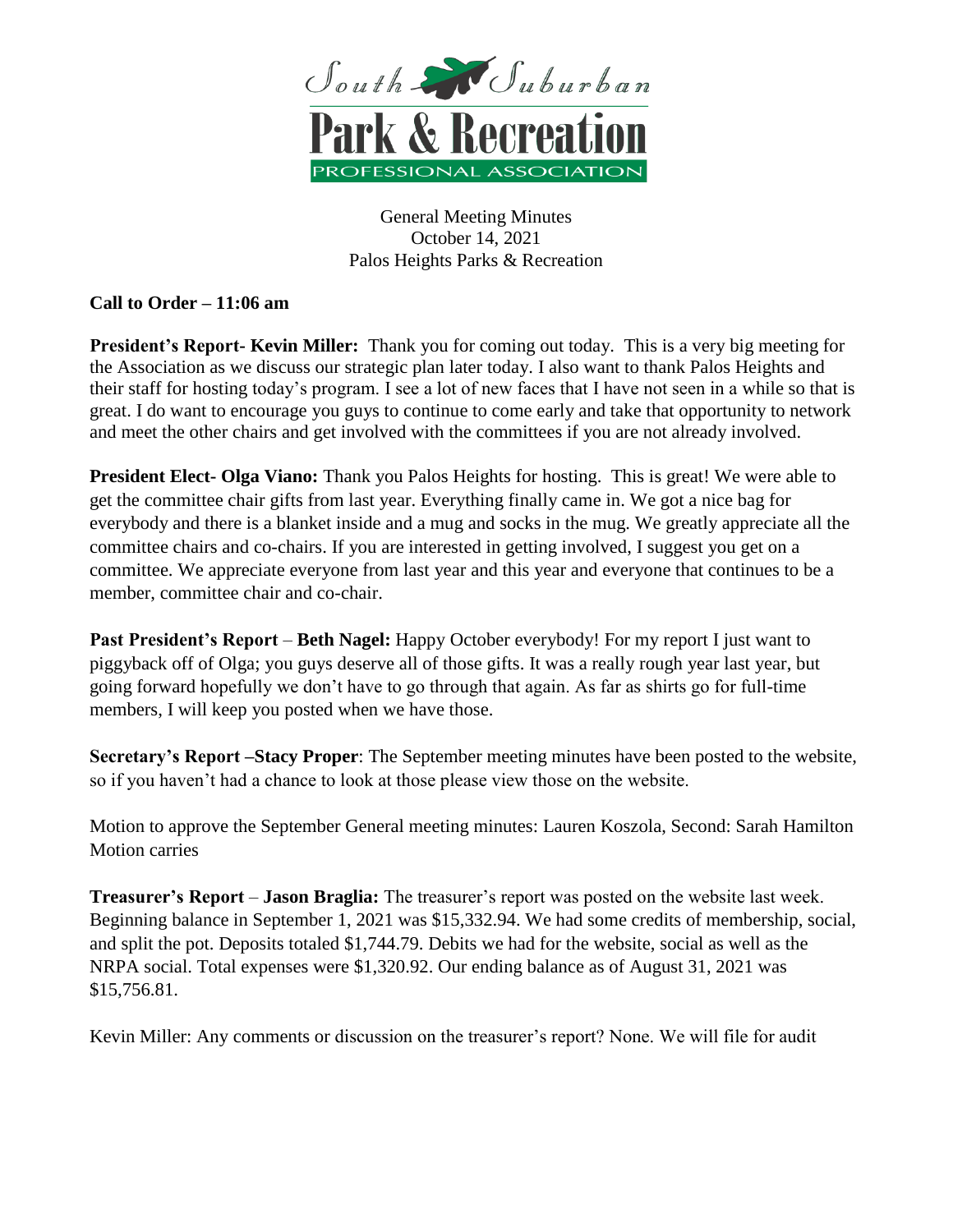### **Committee Reports**

- **Athletics – Keith Blomberg:** We met in September to talk about the format for the Athletic meetings. We talked about the agenda topics for the rest of the year. We talked about our successes and conflicts with summer programs. We discussed our SSPRPA E-Sports Rocket League tournament we will be doing in January. We did one last year and had 23 participants and 4 agencies and we are hoping to improve on that and get more agencies. We will be meeting again on October 18 via Zoom. If you are interested in joining the Athletic committee, come talk to me. We discuss a lot of things athletics and if there is something we are not discussing that you would like to discuss let me know. We are looking for more people to join. In October we will be discussing fall programs, new winter/spring programs and youth leagues.
- **Awards – Rachel Bauer: no report**
- **Day Camp/Teens - Meghan Fenlon: absent/no report**
- **Diversity – Keith Wallace/Nikki Gotsch: absent/no report**
- **Early Childhood – Karen Cooper/ Scott Gray: absent/no report**
- **Facilities – Chris Finn:** We met in September and discussed all of the topics we will be talking about for the entire year for our meetings. We discussed how we will be doing our meetings. We will do some in-person and some in Zoom. All of our topics are online. The meetings are normally the  $4<sup>th</sup>$  Wednesday of the month at 1:30 pm. The next meeting will be October 27 and we will be talking staff, staff training, position comparisons and Facebook.
- **Legislative – Greg Lewis:** We met October 4. Our minutes are online. Part of meeting now is devoted to recapping the General meeting and we talked about membership and the importance of it. We had discussion on full-time and part-time job market and the different scenarios and everything that is going on with that. The Legal Symposium coming up on November 4 in Oak Brook. The National Conference wrap-up; South Suburban had a social that was well attended. Pros and cons with conference; a lot of stuff was virtual even though you were there. They did a good job locking everything down because of Covid. State conference is a go coming up in January. It is great to get out and get active again and seeing people out and having that interaction. Our next meeting is Monday, November 1 via Zoom.
- **Membership/Publicity –Jason Braglia:** Currently we have 228 members. That is an increase of 21 members since our September meeting. We have 49 full members, 169 select members, 8 business members, 1 retired and 1 individual. This is just a reminder that the meeting minutes, agendas and treasury reports will be posted on the website the Monday's before the meetings.
- **Professional Development – Olga Viano:** I do have a list of people that would like to join, but if anyone else is interested, we do not meet every month because we basically prepare for the following year for meetings. I have a list so if you haven't heard from me, don't be alarmed; I will send something out when we start preparing for the following year. Next month for November, just a special note, our meeting is on Wednesday, November 10; not a Thursday because it is Veteran's Day and a lot of districts are off that Thursday. Our next meeting will be November 10 at the Worth Park District and our speaker will be Hitchcock Design Group and their presentation is going to focus on a start to finish process on developing a unique and creative play environment. They are going to touch on the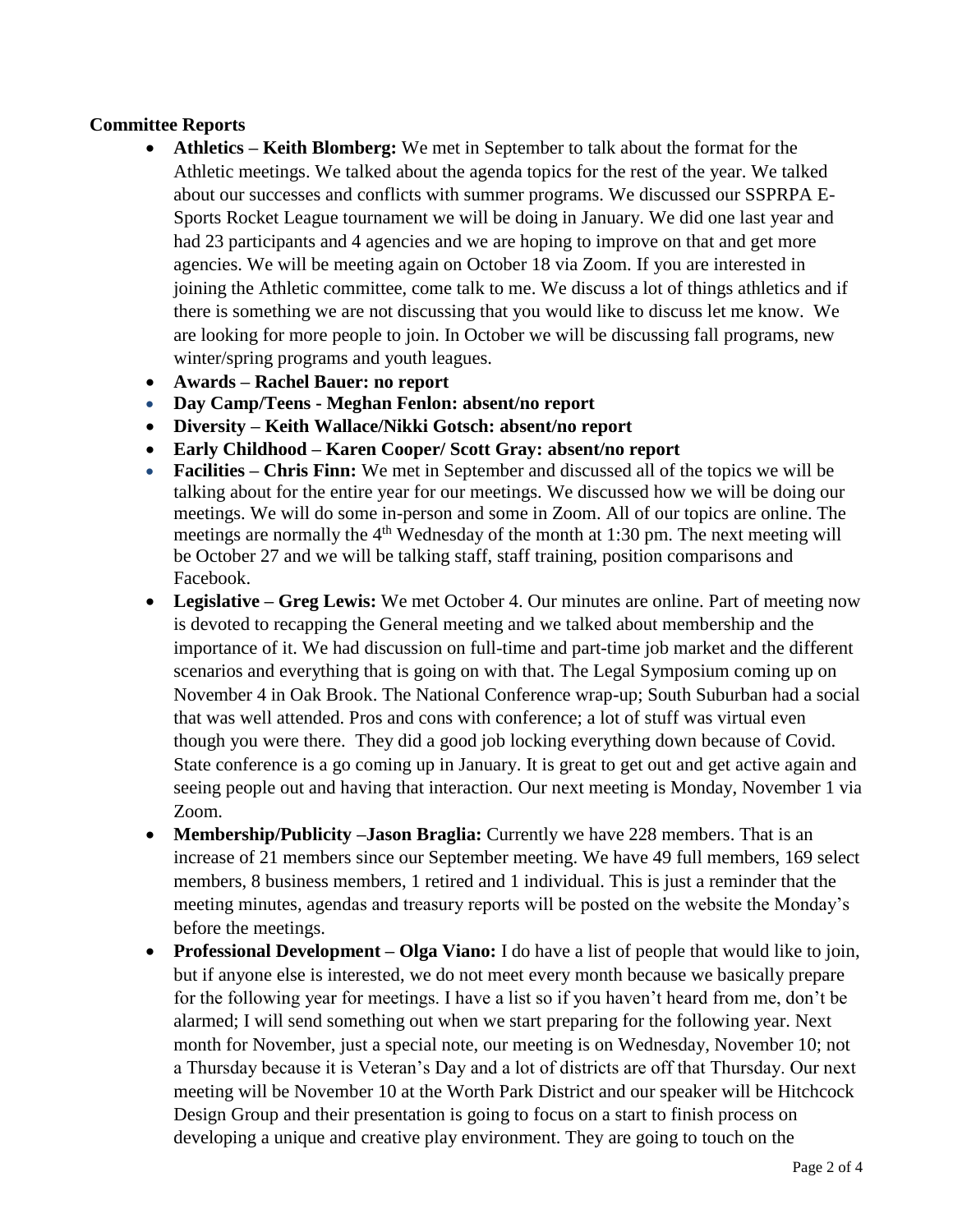importance of collaboration at all levels of design with the owner, client, consultants and vendors to generate momentum and public interest to realize the vision of the design space. We will be applying for CEU's for that.

- **School Age -Rebecca Perkaus/absent report submitted – (Kevin):** at the last meeting they discussed fringe benefits and monetary bonuses and referral bonuses that various agencies are offering to bring in new staff. They also discussed enrollment numbers for before and after school. They shared independent contractor information and discussed enrollment your youth enrichment programming. Their next meeting is scheduled for Friday, October 22 at 1 pm via Zoom.
- **Social – Erin Cortilet:** We are working on the December social. We had our Zoom meeting last Thursday before the Executive meeting and we have narrowed it down to the Orland Park Ice Arena or the Alley Bar & Grill/Thunderbowl in Mokena. We will be finalizing the social Thursday, October 21 at 9:30 am at our next Zoom meeting. We will hopefully have that announced sometime in November.
- **Special Events – Eric Sloyan**: We met last Tuesday and we went over all of our fall events and events each district is running. Our next meeting will be Tuesday, November 9 at 11 am via Zoom.
- **Sponsorship/Marketing – Jason Braglia:** We had our first meeting on Tuesday, September 14. We discussed different meeting days and times for upcoming meetings as well as topics. We discussed marketing for hiring internships and branding facilities. We had good discussion on co-oping marketing ideas and plans we can each use for different events. Our next meeting is Tuesday, October 19 at 10:30 am via Zoom.
- **Student – Delaney Harty/absent report submitted (Kevin):** They will continue to meet virtually. The next meeting is Tuesday, October 19 at 2 pm via Zoom. If you are interested, reach out to Delaney Harty at Oak Lawn Park District**.**

# **Old Business**

• Strategic Plan

## **New Business**

- Leadership Series w/ Bobbi Nance –(Olga) The email went out yesterday to all of the members. We have a member and non-member price. So if you know someone that is a non-member, they can register for the leadership series. It is Dealing With the Three D's with Bobbi Nance. She has spoken at conference and is a well-known speaker. It will be at Palos Heights. People are registering and there are limited spots; 50 possibly 60. It is from 11 am  $-2$  pm with a lunch break. It will be worth .2 CEU's. We will have another one in the spring.
- General Meetings Status Update (Kevin): A couple of weeks beck, Jason sent the Association a poll asking you input regarding your comfort level to attend meetings in-person or via Zoom. Those results came back all over the board. We had 20% were ready for in-person, we had 15% that were not quite sure, 30 % said they were good either way 27.5% said they would prefer virtual, 7.5% strictly virtual and no one preferred the other option. The Board discussed it, the Executive Committee discussed it and made the decision to continue with in-person meetings. We will keep an eye on the different mitigation measures, the recommendations from the state